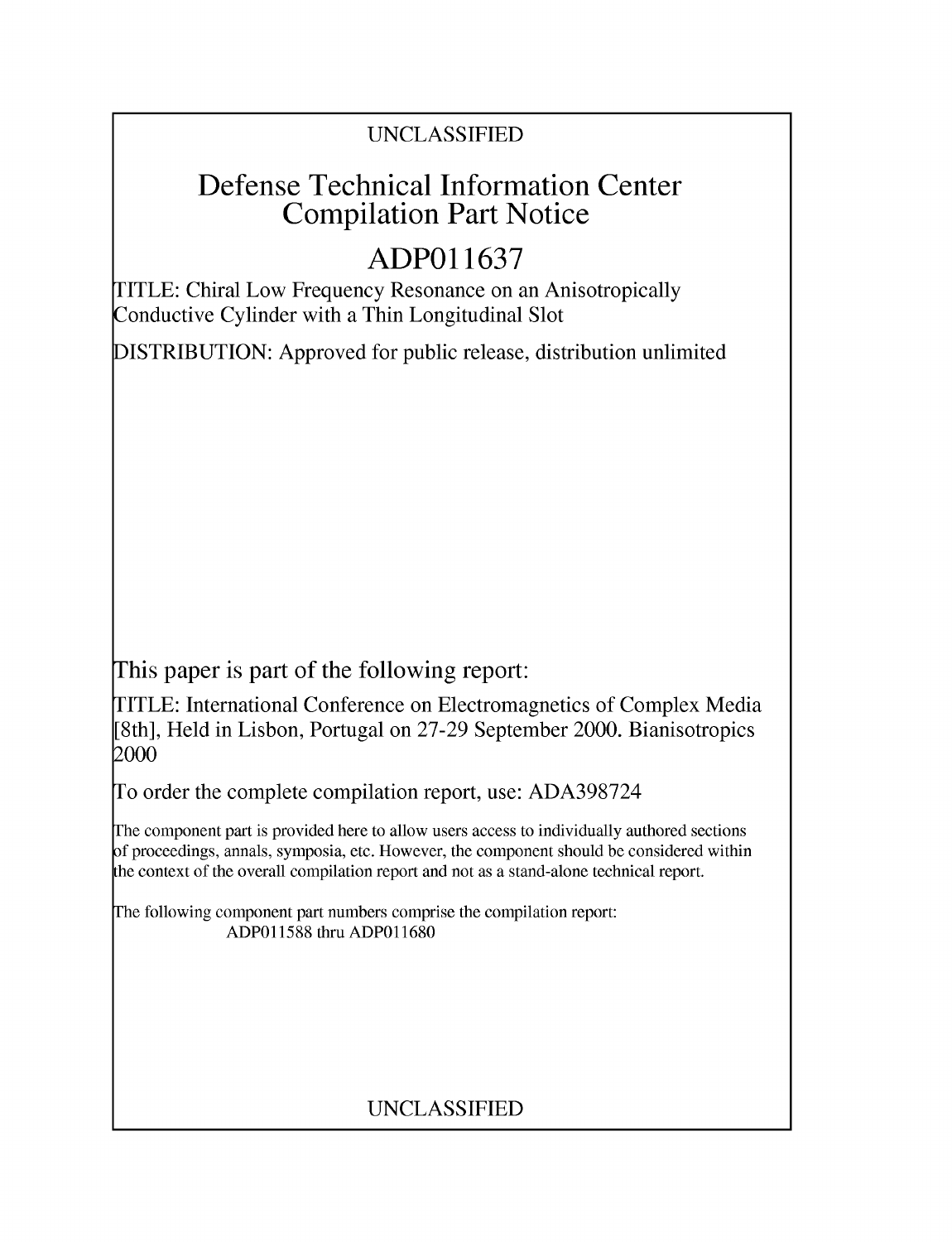# Chiral Low Frequency Resonance on an Anisotropically Conductive Cylinder with a Thin Longitudinal Slot

P. A. Malyshkin and A. D. Shatrov

Institute of Radio Engineering and Electronics Russian Academy of Sciences P1. Vvedenskogo 1, 141120 Fryazino, Moscow Region, Russia Tel. (7-095)526 92 66; Fax (7-095) 203 84 14; E-mail palmal@mail.ru

#### Abstract

The problem is considered of the diffraction of a circularly polarized wave by an anisotropically conductive cylinder of small radius with a thin longitudinal slot. It is shown that, for a certain relation between the pitch angle of the helical conductive lines and the angular dimension of the slot, one can observe resonance phenomenon that manifests itself in a sharp increase in the scattering cross-section; for a right-handed helix, this resonance phenomenon occurs only when the incident wave is left circularly polarized. At the resonance frequency, the scattered field is leftcircularly polarized and has a uniform directional pattern.

#### **1.** Introduction

It is known that certain cylindrical objects of small cross dimensions have resonance properties. These are, for instance, a metal cylinder with a longitudinal slot [1] and anisotropically conductive strip where the direction of conductivity makes a small angle with the edges of the strip [2]. The fields scattered by these objects are linearly polarized. In [3], a low frequency chiral resonance was observed in a hollow cylinder with the pitch angle of the helical conductive lines close to  $\pi/2$ . For right-handed helices, the resonance appears for right circularly polarized wave. The scattered field at the resonance is right circularly polarized and its angular directivity can be described by  $\cos \varphi$ .



Fig. 1 Anisotropically conductive cylinder with a longitudinal slot.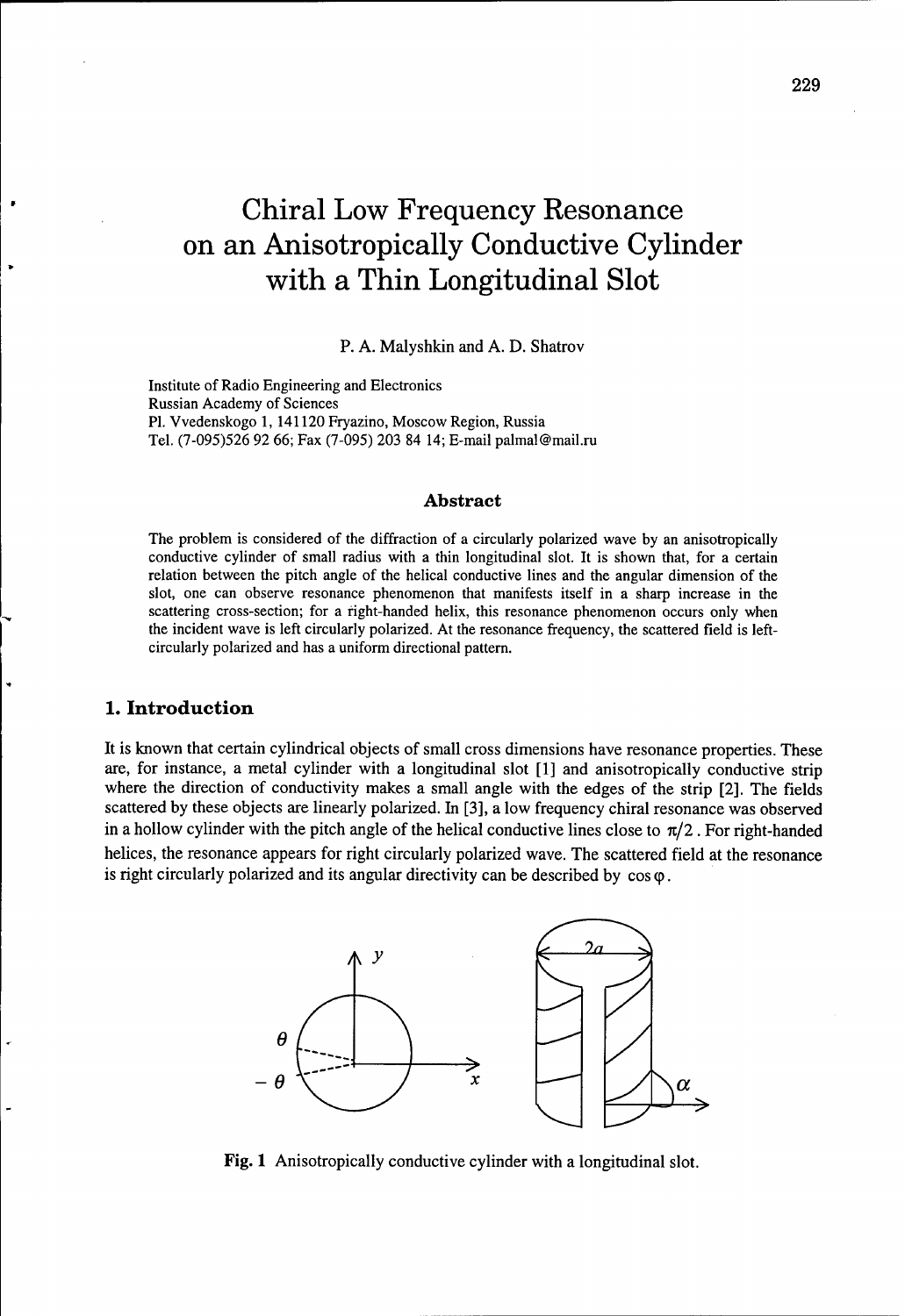#### 2. Theory

In this work, we investigate a new electromagnetic object, which is a non-closed cylindrical surface with helical conductivity. We considered the diffraction of a circularly polarized plane wave propagating perpendicular to the z axis by the surface  $r = a$ ,  $|\varphi| < \theta$  with the following anisotropicconductivity boundary conditions:

$$
E_z^+ = E_z^-,\tag{1a}
$$

$$
E_{\varphi}^{+} = E_{\varphi}^{-},\tag{1b}
$$

$$
E_z \sin \alpha + E_\varphi \cos \alpha = 0, \qquad (1c)
$$

$$
\left(H_z^+ - H_z^-\right)\sin\alpha + \left(H_{\varphi}^+ - H_{\varphi}^-\right)\cos\alpha = 0\,,\tag{1d}
$$

where  $\alpha$  is the pitch angle of the helix. The z-components of the incident electromagnetic field is given by the formulas

$$
H_z^0 = \exp[-ikr\cos(\varphi - \varphi_0)]
$$
 (2a)

$$
E_z^0 = \pm i \exp[-ikr \cos(\varphi - \varphi_0)].
$$
 (2b)

Here and below, the upper and lower indices correspond to the right and left hand circular polarized waves.

The problem is reduced to an integral-differential equation for the surface current  $f(\varphi)$ , which is related to the jump in the tangential component of the magnetic field by the formulas

$$
H_z^+ - H_z^- = -f(\varphi)\cos\alpha\,,\tag{3a}
$$

$$
H_{\varphi}^{+} - H_{\varphi}^{-} = f(\varphi)\sin\alpha.
$$
 (3b)

The equation for  $f(\varphi)$  is as follows:

$$
\frac{d^2}{d\varphi^2} \int_{-\theta}^{\theta} A(\varphi - \varphi') f(\varphi') d\varphi' + \frac{d}{d\varphi} \int_{-\theta}^{\theta} B(\varphi - \varphi') f(\varphi') d\varphi' + \int_{-\theta}^{\theta} C(\varphi - \varphi') f(\varphi') d\varphi' = F(\varphi)
$$
(4)

The kernels A, *B,* and *C* are determined by the Green function for open space,

$$
G(r, \varphi, r', \varphi') = \frac{i}{4} H_0^{(2)} \left\{ k \left[ r^2 + r'^2 - 2rr' \cos(\varphi - \varphi') \right]^{1/2} \right\},\tag{5}
$$

as follows:

$$
A = \frac{\cos^2 \alpha}{ka} G(a, \varphi, a, \varphi') \cos(\varphi - \varphi'), \tag{6a}
$$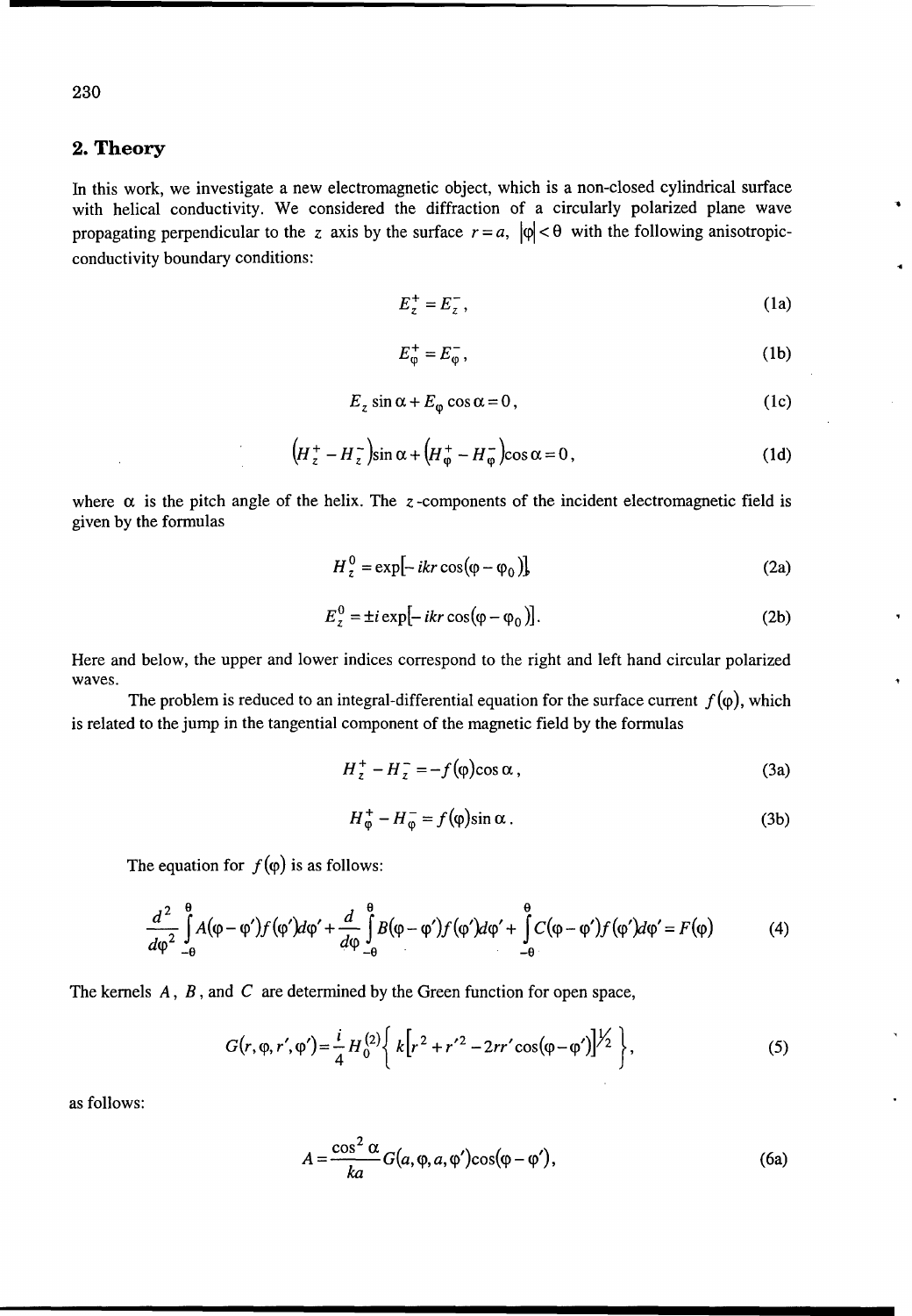**231**

$$
B = \frac{\cos^2 \alpha}{ka} \bigg[ G(a, \varphi, a, \varphi') + a \frac{\partial}{\partial r} G(a, \varphi, a, \varphi') \bigg] \sin(\varphi - \varphi'), \tag{6b}
$$

$$
C = ka \sin^2 \alpha G(a, \varphi, a, \varphi') + ka \cos^2 \alpha G(a, \varphi, a, \varphi') \cos(\varphi - \varphi').
$$
 (6c)

The left-hand side of equation (4) is determined by the expression

$$
F(\varphi) = [i\cos\alpha\cos(\varphi - \varphi_0) \mp \sin\alpha] \exp[-ika\cos(\varphi - \varphi_0)].
$$
 (7)

The current  $f(\varphi)$  obeys the conditions

$$
f(\theta) = f(-\theta) = 0.
$$
 (8)

For the asymptotic case

$$
ka << 1, \mu = t g \alpha << 1, \pi - \theta << 1,
$$
\n(9)

an analytical solution is derived in the following form:

$$
f(\varphi) = Df_0(\varphi) \tag{10}
$$

where

 $\overline{\phantom{a}}$ 

 $\ddot{\phantom{0}}$ 

$$
f_0(\varphi) = \ln \left[ \cos \frac{\varphi}{2} + \left( \cos^2 \frac{\varphi}{2} - \cos^2 \frac{\theta}{2} \right)^{1/2} \right] - \ln \cos \frac{\theta}{2}, \tag{11}
$$

$$
D = \frac{2ka(ka \pm 2\mu)}{1 + (ka)^2 \left\{ 2 - i\frac{\pi}{2} \left[ (ka)^2 + 4\mu^2 \right] \right\} \ln \cos \frac{\theta}{2}}.
$$
 (12)

#### **3.** Scattering Cross-Section

The total scattering cross-section  $\sigma$  calculated from the current (10) is determined by the formula

$$
k\sigma = \frac{\pi^2}{8}(ka)^2 \left[ (ka)^2 + 4\mu^2 \right] |D|^2 \ln^2 \cos \frac{\theta}{2}.
$$
 (13)

As it follows from (12), just as in the case of the problem for a metal cylinder with a longitudinal slot, the resonant frequency is determined by the formula

$$
ka = \left| 2 \ln \cos \frac{\theta}{2} \right|^{-1/2}.
$$
 (14)

Note that, at the frequency

$$
ka = 2\mu, \tag{15}
$$